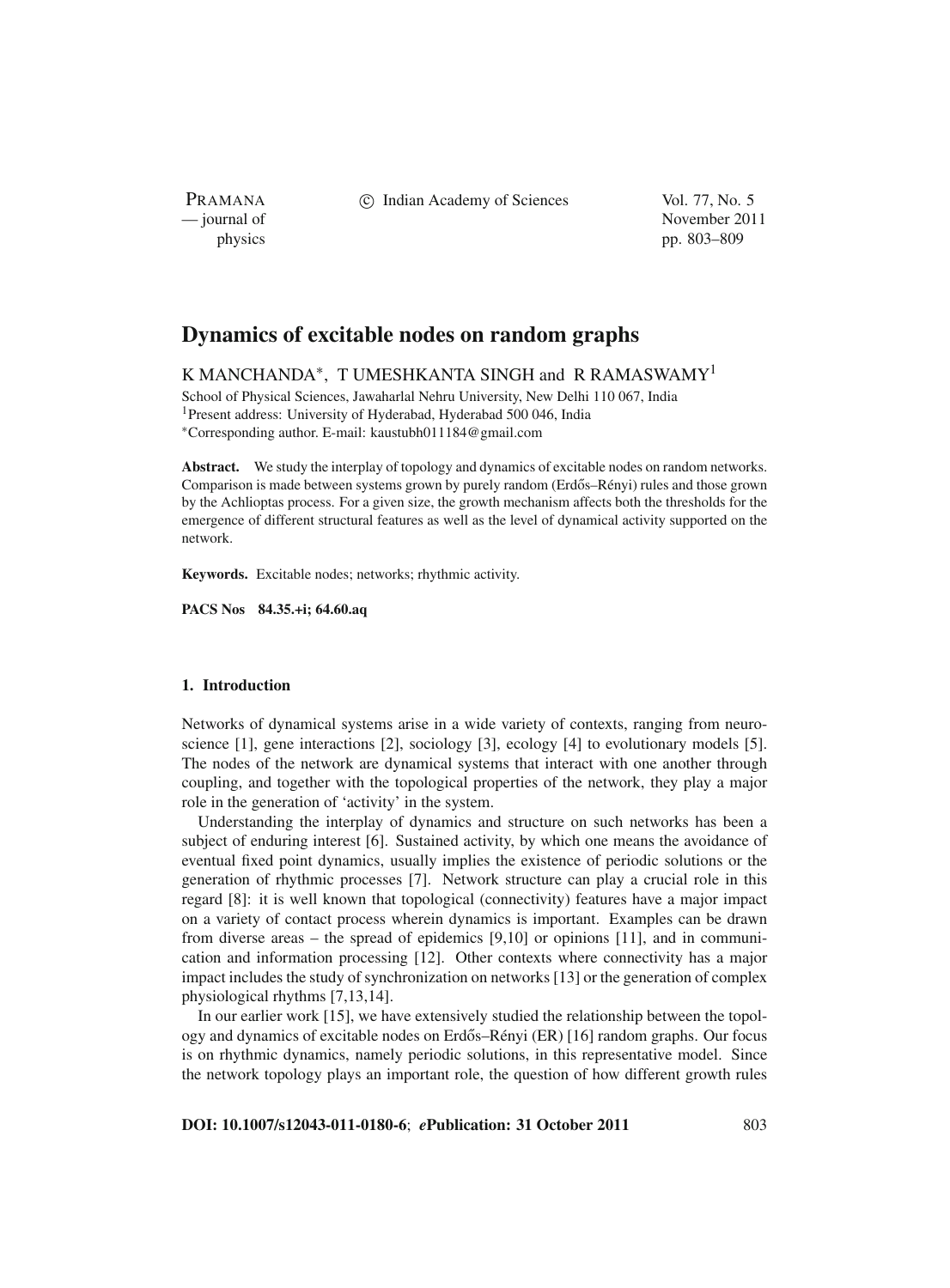### *K Manchanda, T Umeshkanta Singh and R Ramaswamy*

affect such dynamics is also of interest. For instance, when the graph is grown using preferential attachment [17] to obtain a scale-free network, cycles do not form and therefore rhythmic dynamics is relatively uncommon. In this work, we contrast our earlier results for random networks with those evolved from the Achlioptas growth process [18]. A natural question, given the fact that both networks are random, is whether the growth mechanism affects structural features and thereby alters the dynamics, in particular the thresholds for the emergence of various types of dynamical activity.

This paper is organized as follows. In §2, we briefly discuss the ER and Achlioptas mechanisms and the structural properties of the resulting networks. In §3, the intrinsic dynamics of discrete excitable nodes and the rules of interaction between them are discussed. The interplay between structure and dynamics on these random graphs is described in §4, and a summary is given in §5.

## **2. Random graphs**

We first briefly describe the growth mechanisms for the undirected random graphs being studied here. Consider a graph  $\mathcal{G}(n, m)$ , where *n* is the number of nodes and *m* is the number of edges. A given graph can be characterized by the fraction  $f = 2m/n(n-1)$ ; as  $f \to 1$ , the graph becomes fully connected. The adjacency matrix, which is symmetric, contains information on structural properties of the network and is defined in the usual way: if there is a connection between nodes *i* and *j*, the element  $A_{ij}$  of the adjacency matrix *A* is 1, else it is 0. In the ER process, the *m* edges are added at random between pairs of nodes, independently. In the Achlioptas growth process, there is an additional constraint to ensure that the formation of a large cluster is suppressed. At each time step, two random edges  $m_1$ and  $m_2$  are picked independently and a choice between them is made based on the product rule, PR*m*, which is as follows [19]:

- 1. If both edges lead to intercomponent connections, the edge with a lower value of the product of the sizes of the components it merges is selected.
- 2. If the edge  $m_1$  is intercomponent while the other is intracomponent, then  $m_2$  is chosen since that would not lead to any change in the component size.
- 3. If both connections are intracomponent, one is chosen at random.

In the present simulations we study graphs with  $n = 30$  nodes, and ensemble averages are computed with at least 1000 samples. Shown in figures 1a and c are the proportion of nodes that have an edge (solid curves) for Achlioptas and ER graphs respectively as a function of *f* . With increasing *f* the number of isolated nodes decreases (dashed curves). At  $f = f_1^a$  and  $f = f_1^e$ , on an average half the nodes are connected while the other half are isolated in the two graphs, with  $f_1^a < f_1^e$ . PR<sub>m</sub> favours the growth of isolated small clusters, and thus about  $n/4$  links are needed to reach 50% connectivity, fewer than for ER graphs.

A cluster is a subset of connected nodes, and the number of clusters of size *k* is denoted by  $C_k$ . Clearly, for  $f = 0$ ,  $C_1 = n$  and  $C_k = 0$  for  $k \neq 1$ , while for  $f = 1$ ,  $C_n = 1$ and  $C_k = 0$  for  $k \neq n$ . In figures 1b and d,  $C_2$ ,  $C_3$  and  $C_{30}$  are plotted in both ER and Achlioptas networks. Curve C plots the growth of the total number of clusters normalized by the number of nodes *n*. The largest cluster  $C_{30}$  rises and reaches the plateau of the

804 *Pramana – J. Phys.***, Vol. 77, No. 5, November 2011**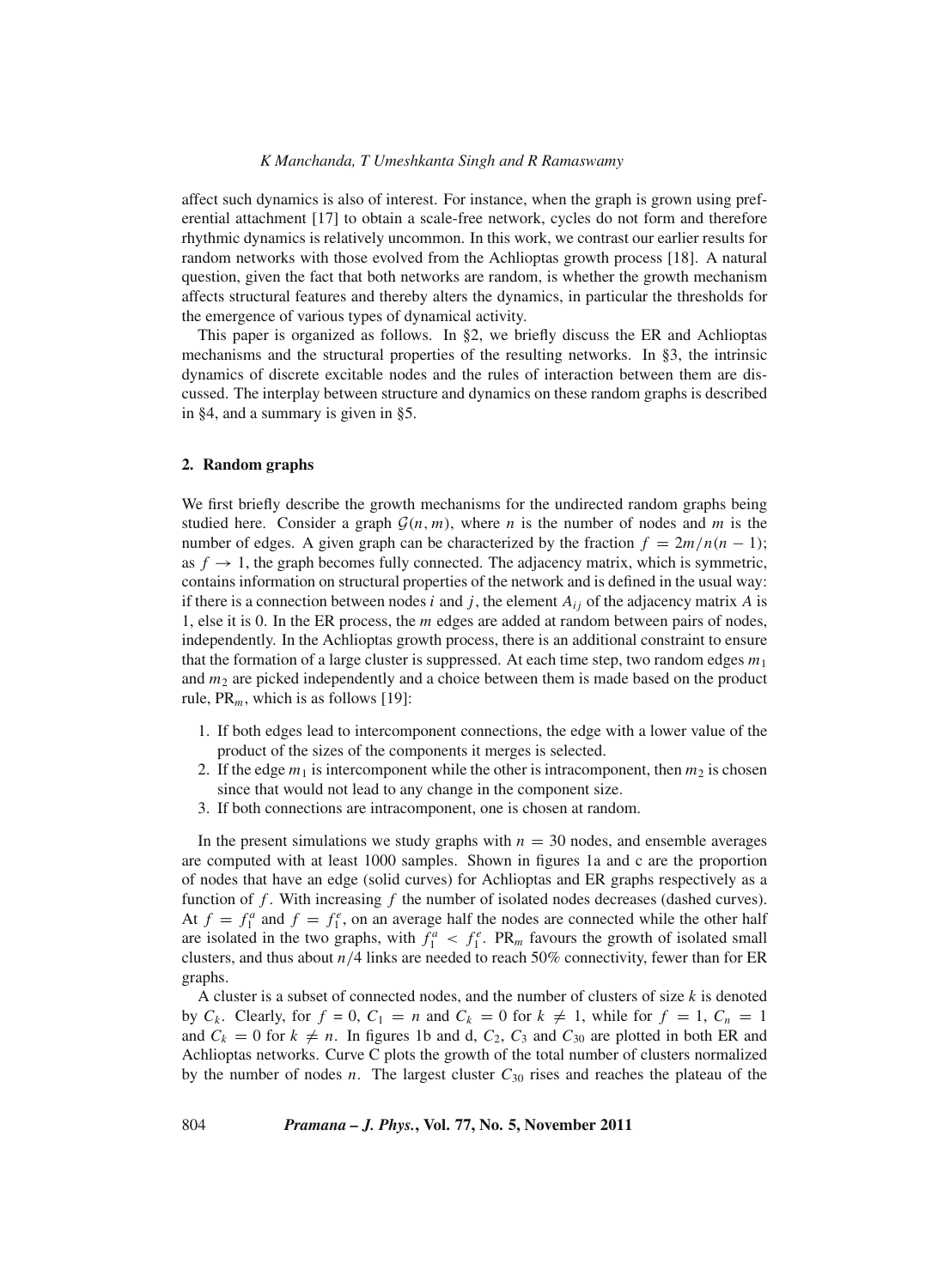#### *Dynamics of excitable nodes on random graphs*

C curve at  $f = f_2^a$  and  $f = f_2^e$  in the two graphs. Henceforth, with an increase in *f*, every realization of the network leads to the formation of this largest size cluster. As may be expected, there are quantitative differences since PR*<sup>m</sup>* favours the formation of smaller clusters and delays the formation of the fully connected cluster,  $C_n$ . Thus  $f_2^a > f_2^e$ . Since the merging of components is discouraged, this leads to the formation of a larger number of clusters of different sizes and its cumulative effect can be seen on the height of curve C. Also, the peak of the curve C does not coincide with the point  $f_1^a$  (figure 1c) where half of the nodes get connected, rather it has shifted to its right (unlike the ER case). The reason behind this is that even beyond the point  $f_1^a$ , smaller clusters keep getting formed and the decrease in the number of clusters (implying the merging of components) only begins at a larger value of *f* .

A cluster of *k* nodes connected cyclically with *k* edges is termed a *k*-cycle, and these emerge at  $f \sim O(1/n)$  [16]. This remains true in Achlioptas networks even at this low *n* (figure 2c, dotted curve). At small *f* the tendency for the formation of *k*-cycles is more for Achlioptas networks (compared to ER) and the reverse is true for larger *f* . The origin of this effect can be traced to the relative frequency of the three components of the  $PR_m$  rule, the latter two options are significant only near the formation of the giant component [19].



**Figure 1.** Structural features of the network as a function of *f* : (**a**) and (**b**) for ER, (**c**) and (**d**) for PR*m* graphs. The solid (dashed) curves in (**a**) and (**c**) show the fraction of nodes in the network which (do not) have an edge. (**b**) and (**d**) Growth in the number of clusters of different sizes normalized by  $n$  ( $C_2$  dotted,  $C_3$  dashed and  $C_{30}$  with dots and dashes). The solid curve C shows the total number of clusters which is also normalized by *n*. The values for  $f_1^e$ ,  $f_2^e$ ,  $f_1^a$  and  $f_2^a$  are described in the text.

*Pramana – J. Phys.***, Vol. 77, No. 5, November 2011** 805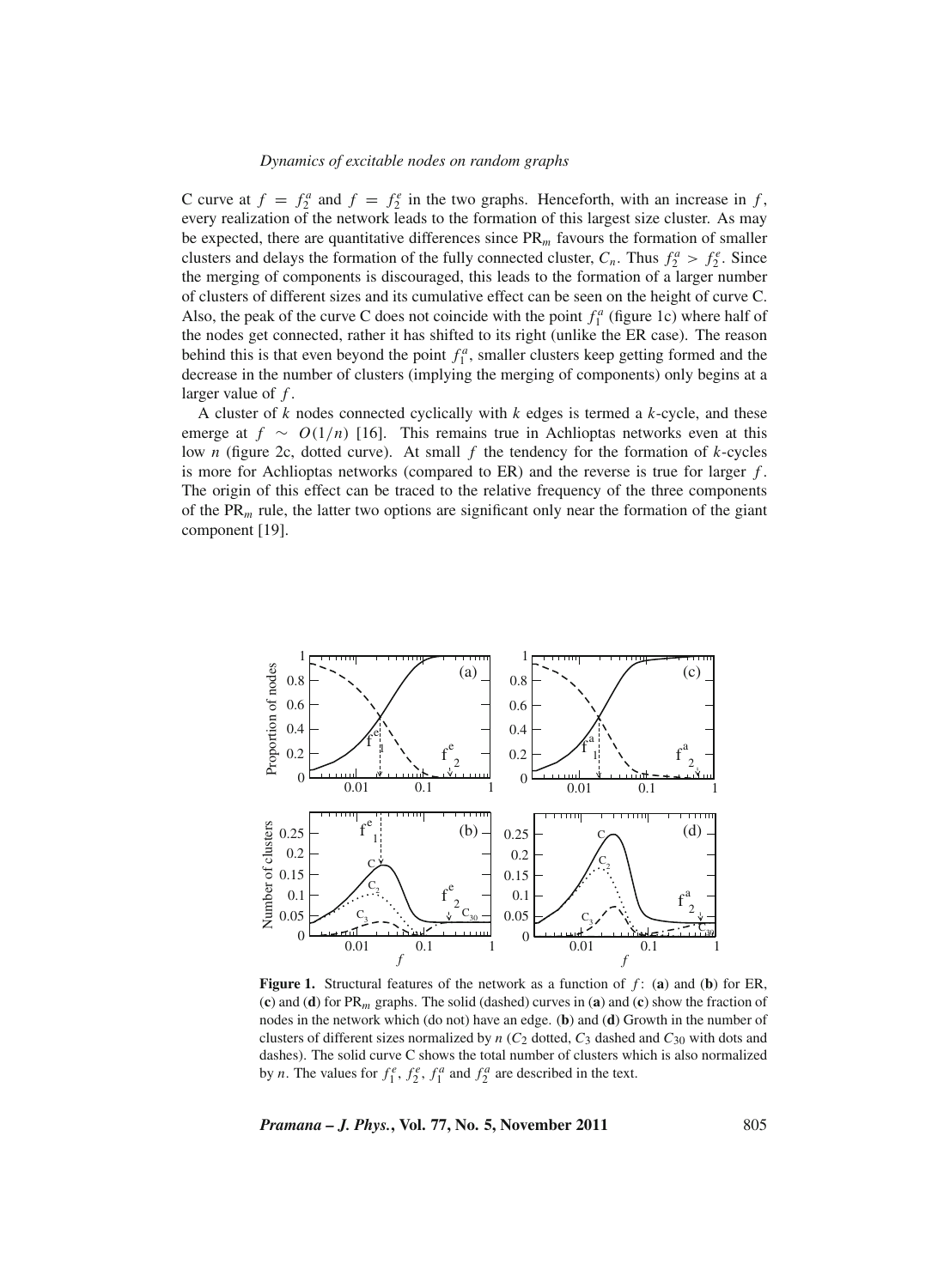#### **3. Excitable nodes**

Each node of the random graph is occupied by a finite state cellular automaton that aims to model excitable dynamics. Each node can be active, silent, or refractory, corresponding to positive, zero or negative integer values for the variable [15]. Nodes are denoted (*r* : *b*) where  $r$  is the total number of states allowed and  $b$  is the number of active states. So, there are  $(r - b - 1)$  possible refractory states in addition to the single silent state. Thus, the state at node *i* denoted  $\sigma_i$ , takes values in  $\{-(r - b - 1), -(r - b - 2), \ldots, -1, 0, 1, 2, \ldots, b\}.$ 

Excitable nodes can be classified into two types depending on the intrinsic time-scale of active and inactive stages. If  $r > 2b$ , nodes spend greater amount of time in the inactive states than in the active states in a complete cycle, while the reverse is true if  $r \leq 2b$ .

Given a configuration of the system at time *t*, the evolution proceeds as follows. When  $\sigma_i(t) = 0$ ,  $\sigma_i(t+1) \rightarrow 1$  depending on the states of the nodes in the neighbourhood. If the node is in a refractory or active state, the value of the variable increases by 1 at each step,

$$
\sigma_i(t+1) = \sigma_i(t) + 1 \quad \text{if } \begin{cases} 1 \le \sigma_i(t) \le b - 1 \text{ or} \\ -(r - b - 1) \le \sigma_i(t) < 0 \end{cases} \tag{1}
$$

Once  $\sigma_i(t)$  reaches the highest active state *b*, then it goes to the lowest refractory state, namely

$$
\sigma_i(t+1) = -(r-b-1) \quad \text{if } \sigma_i(t) = b,
$$
\n<sup>(2)</sup>

and in the consequent time steps,  $\sigma_i(t)$  increases by one till it reaches the silent state.

The manner in which the silent state turns into an active state is termed the loading rule [15] and this typically depends on the number of active and inactive neighbours  $N_a(t)$ and  $N_i(t)$  respectively, that a node has. Of the many possible loading rules, we consider two here.

In simple loading (SL) a silent state node switches to the active state provided it has at least one active neighbour,

$$
\sigma_i(t+1) = 1 \qquad \text{if } N_a(t) \ge 1. \tag{3}
$$

In the majority rule (MR) a silent state switches provided a majority of its neighbours are active, namely

$$
\sigma_i(t+1) = 1 \qquad \text{if } N_a(t) \ge N_i(t). \tag{4}
$$

In the next section we study the dynamics of 3:1 and 4:2 nodes on ER and Achlioptas random networks.

## **4. Interplay between structure and dynamics**

A state of the network of *n* nodes is given by the *n*-vector

$$
\vec{\sigma}(t) = {\sigma_1(t), \sigma_2(t), \dots, \sigma_n(t)}
$$
\n(5)

which evolves, by the rules discussed above, to the state  $\sigma(t + 1)$ , and with time defines a trajectory in the phase space of dimension  $r<sup>n</sup>$ . Since the phase space is finite, all trajectories must converge to an attractor which is either periodic with period *p*,

$$
\vec{\sigma}(t) = \vec{\sigma}(t+p) \tag{6}
$$

806 *Pramana – J. Phys.***, Vol. 77, No. 5, November 2011**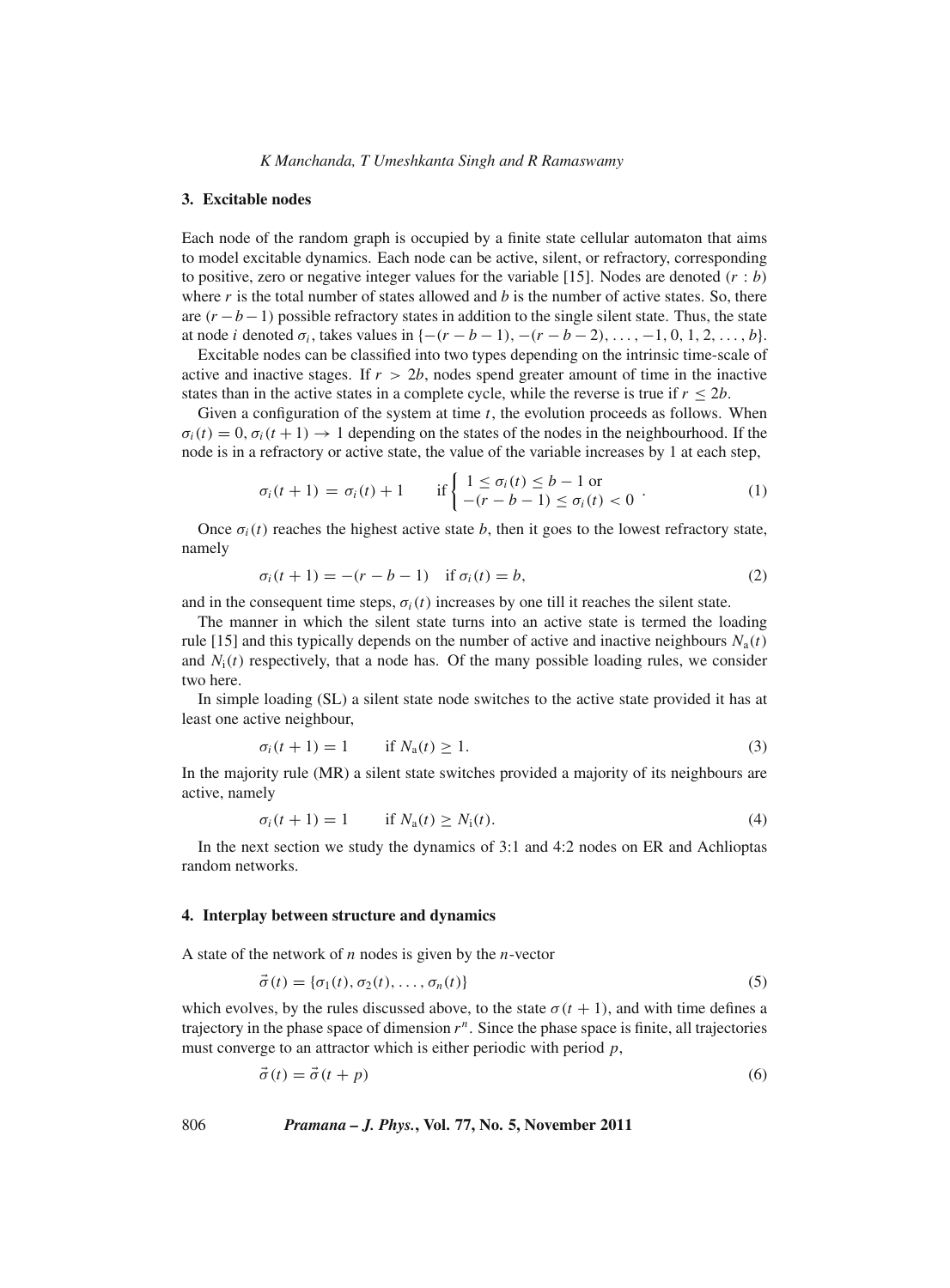or the unique fixed point [15],

$$
\vec{\sigma}(t) \equiv 0. \tag{7}
$$

which is stable.

We generate 2000 different random graphs with given *f* at fixed *n*, and for each choose 10,000 random initial conditions  $\vec{\sigma}$  (0) to obtain the ensemble averaged steady state response of the network. A quantity that measures the dynamical activity is the fraction of initial conditions  $A_f$  that tend to a periodic solution [15], and this is evaluated for different loading rules on the two different random networks.

## 4.1 *r* > 2*b nodes*

A network of 3:1 nodes has a state space of size 3*<sup>n</sup>*. Under simple loading, any network can support a periodic solution if it contains a  $k$ -cycle ( $k \geq 3$ ), and so the threshold for periodic solutions coincides with the threshold for the emergence of *k* cycles [15] for both the graphs as shown in figures 2a and c.

Next, we consider the majority loading rule (eq. (4)). The nature of activity observed in this scenario is fundamentally different from that observed in the SL case [15] (figures 2b and d). Here, very few initial states converge to a sustained activity pattern. Periodic solutions found in this case are the ones which live on minimal *k*-cycles, namely those where each node has degree 2. While the qualitative behaviour observed for both graphs is similar, the activity level of Achlioptas graphs is higher than on ER networks. With increasing *f* , though, the ER mechanism tends to reduce minimal cycles, while the Achlioptas process suppresses the addition of new nodes to clusters or cycles, thereby preserving them.



**Figure 2.** Activity curves of 3:1 nodes for the ER and PR*m* graphs. (**a**), (**c**) Monotonic dynamics under SL (solid curve) emerges at the same threshold for the emergence of *k*-cycles (dashed curve). (**b**), (**d**) Dynamics under MR has a non-monotonic dependence on  $f$ .

*Pramana – J. Phys.***, Vol. 77, No. 5, November 2011** 807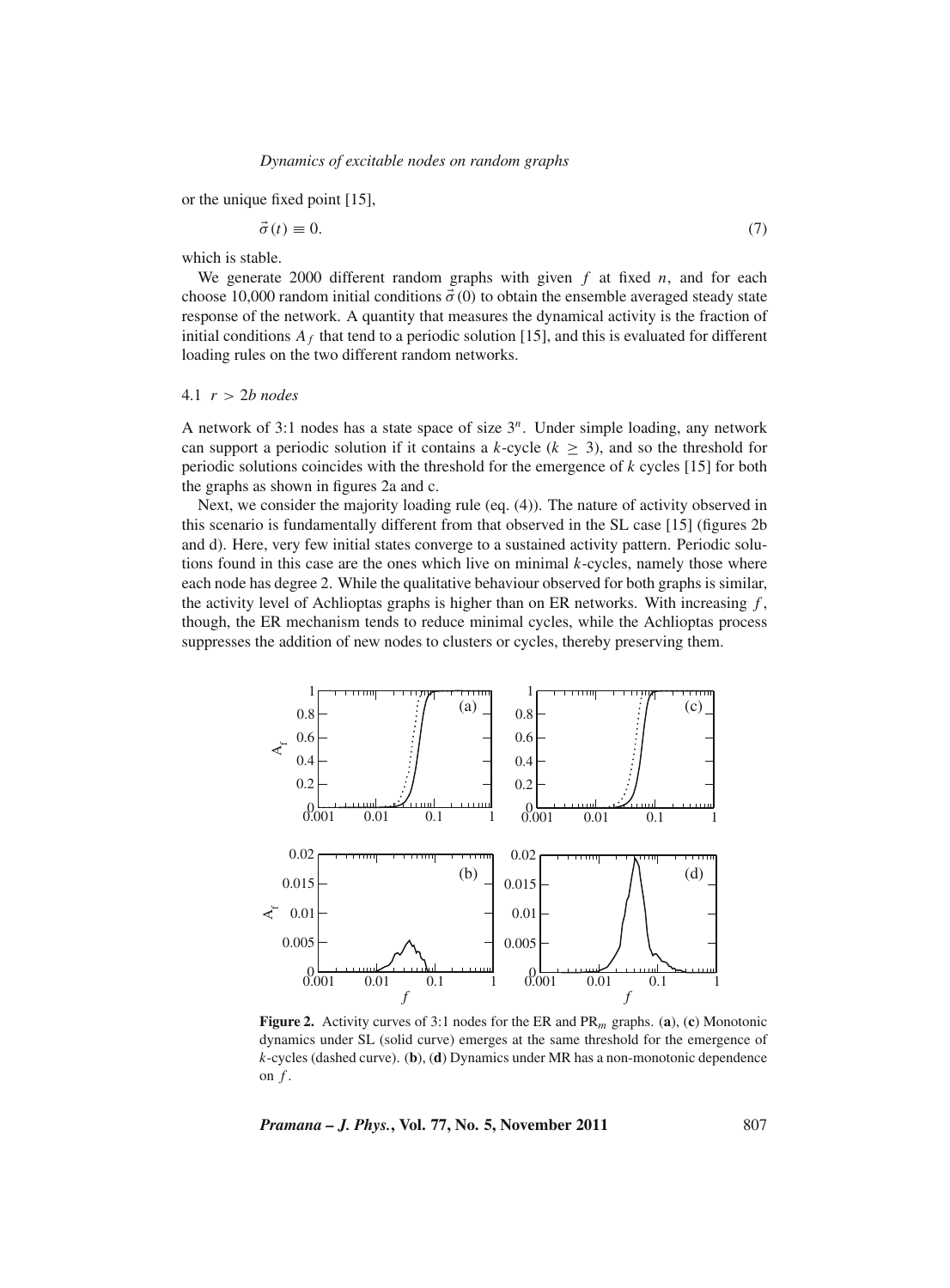*K Manchanda, T Umeshkanta Singh and R Ramaswamy*



**Figure 3.** Activity curves for 4:2 nodes for the (**a**) ER and (**b**)  $PR_m$  networks. The solid (dashed) curve is the activity curve for nodes under MR (SL) loading rule. Prior to the local maximum for both graphs, the activity curves under the different loading rules are identical.

For different *r* and *b*, although the time-scales and thresholds will change depending on the specific loading rules that are applied, the dynamics tends to be qualitatively similar to the 3:1 case.

## 4.2 *r* ≤ 2*b nodes*

For  $r \le 2b$  node single edges suffice in supporting sustained dynamical activity: minimal *k*-cycles are not essential [15]. We consider networks of 4:2 nodes here as a representative example, however, in the large *n* limit the choice of *r* and *b* becomes very important in deciding the nature of dynamics [15].

Figure 3 gives a plot of  $A_f$  vs.  $f$  for the two networks with the different loading rules. Here also the majority rule results in a higher activity level for the Achlioptas network largely due to the maintenance of smaller structures over a larger range of *f* .

## **5. Summary**

In the present paper we have investigated the interplay of network architecture and coupling in determining the dynamics of an automaton model on random graphs. These automata share many characteristics of neuronal systems – in particular, they have active, refractory and silent stages, and are coupled to each other through realistic mechanisms.

The manner in which the network is generated plays some role in determining the threshold for different dynamical phenomena. The two growth mechanisms studied here – ER and PR*<sup>m</sup>* – belong to different universality classes [20]. The selection constraint that favours explosive percolation [18] also promotes the formation of pairs and triples of linked nodes while suppressing the merging of clusters over a larger range of connectivity. This has the effect of increasing the level of dynamical activity supported on the network and altering the thresholds for the emergence of some structural features in the random graphs. Some instances of such kinetic growth processes in physical systems are known [21], and thus it would be interesting to examine whether such examples also occur in extended excitable systems.